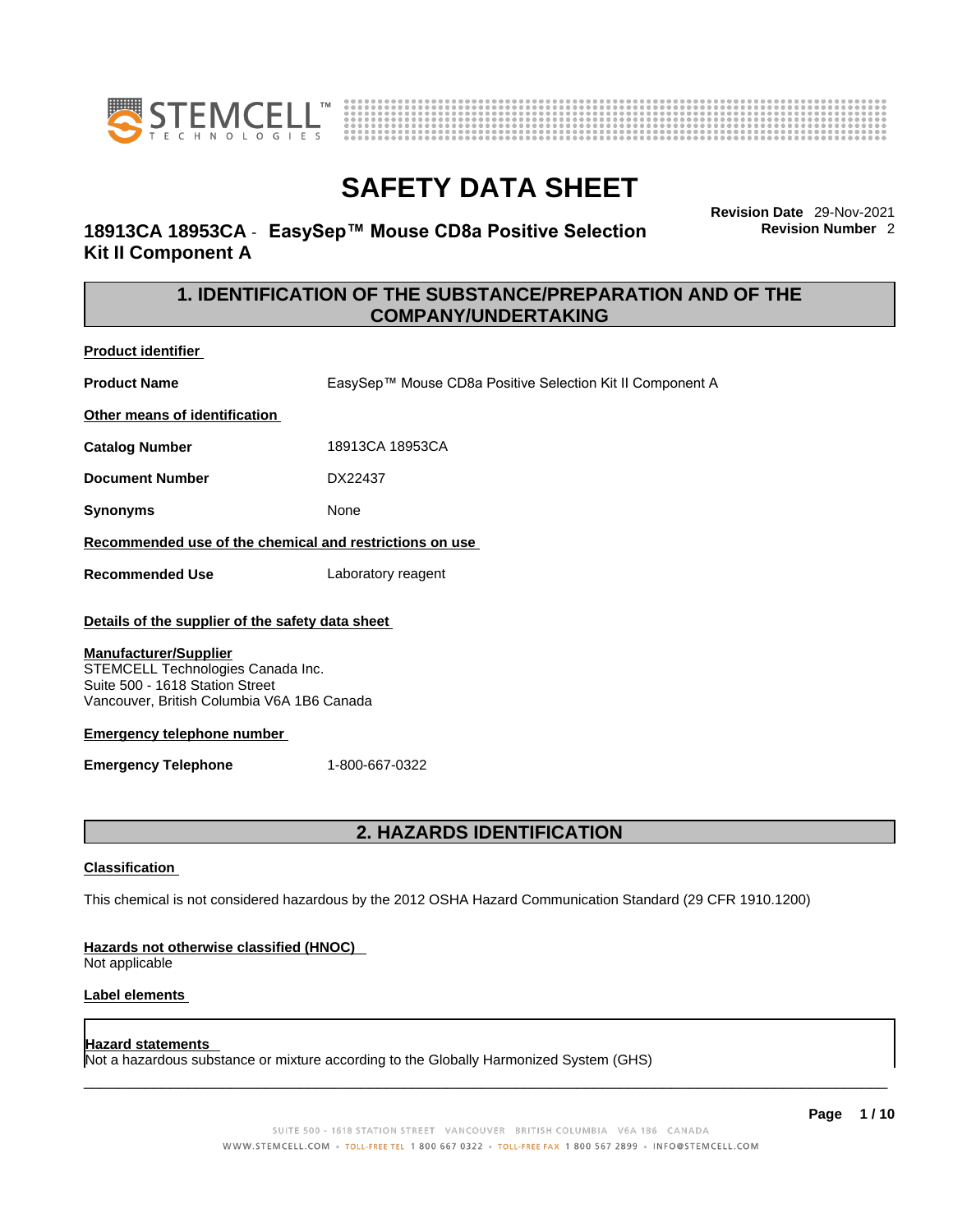



# \_\_\_\_\_\_\_\_\_\_\_\_\_\_\_\_\_\_\_\_\_\_\_\_\_\_\_\_\_\_\_\_\_\_\_\_\_\_\_\_\_\_\_\_\_\_\_\_\_\_\_\_\_\_\_\_\_\_\_\_\_\_\_\_\_\_\_\_\_\_\_\_\_\_\_\_\_\_\_\_\_\_\_\_\_\_\_\_\_\_\_\_\_ **Revision Date** 29-Nov-2021 **18913CA 18953CA** - **EasySep™ Mouse CD8a Positive Selection Kit II Component A**

The product contains no substances which at their given concentration, are considered to be hazardous to health.

**Appearance** Clear **Physical state** Liquid **Odor** No data available

**Revision Number** 2

**Other Information** 

Not applicable

**Unknown acute toxicity** 0 % of the mixture consists of ingredient(s) of unknown toxicity

0 % of the mixture consists of ingredient(s) of unknown acute oral toxicity

0 % of the mixture consists of ingredient(s) of unknown acute dermal toxicity

0 % of the mixture consists of ingredient(s) of unknown acute inhalation toxicity (gas)

0 % of the mixture consists of ingredient(s) of unknown acute inhalation toxicity (vapor)

0 % of the mixture consists of ingredient(s) of unknown acute inhalation toxicity (dust/mist)

## **3. COMPOSITION/INFORMATION ON INGREDIENTS**

#### **Substance**

Not applicable.

### **Mixture**

Not a hazardous substance or mixture according to the Globally Harmonized System (GHS)

\*The exact percentage (concentration) ofcomposition has been withheld as a trade secret.

# **4. FIRST AID MEASURES**

### **Description of first aid measures**

| <b>Inhalation</b>   | Remove to fresh air.                                                                                                    |
|---------------------|-------------------------------------------------------------------------------------------------------------------------|
| Eye contact         | Rinse thoroughly with plenty of water for at least 15 minutes, lifting lower and upper eyelids.<br>Consult a physician. |
| <b>Skin contact</b> | Wash skin with soap and water.                                                                                          |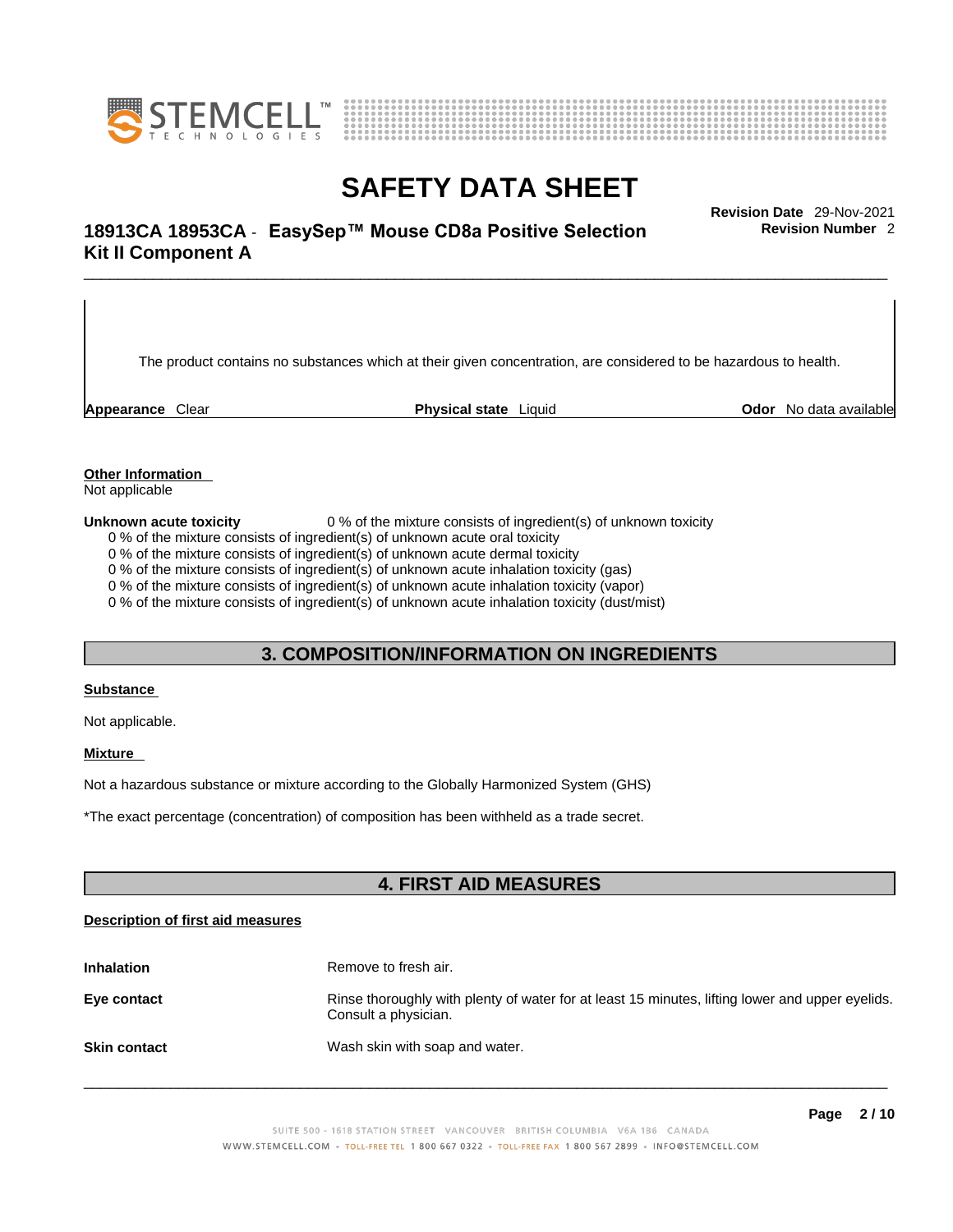



# \_\_\_\_\_\_\_\_\_\_\_\_\_\_\_\_\_\_\_\_\_\_\_\_\_\_\_\_\_\_\_\_\_\_\_\_\_\_\_\_\_\_\_\_\_\_\_\_\_\_\_\_\_\_\_\_\_\_\_\_\_\_\_\_\_\_\_\_\_\_\_\_\_\_\_\_\_\_\_\_\_\_\_\_\_\_\_\_\_\_\_\_\_ **Revision Date** 29-Nov-2021 **18913CA 18953CA** - **EasySep™ Mouse CD8a Positive Selection Kit II Component A**

**Revision Number** 2

| Ingestion                                                                                                 | Clean mouth with water and drink afterwards plenty of water.                                                                          |  |
|-----------------------------------------------------------------------------------------------------------|---------------------------------------------------------------------------------------------------------------------------------------|--|
| Most important symptoms and effects, both acute and delayed                                               |                                                                                                                                       |  |
| <b>Symptoms</b>                                                                                           | No information available.                                                                                                             |  |
| Indication of any immediate medical attention and special treatment needed                                |                                                                                                                                       |  |
| Note to physicians                                                                                        | Treat symptomatically.                                                                                                                |  |
|                                                                                                           | <b>5. FIRE-FIGHTING MEASURES</b>                                                                                                      |  |
| <b>Suitable Extinguishing Media</b>                                                                       | Use extinguishing measures that are appropriate to local circumstances and the<br>surrounding environment.                            |  |
| Unsuitable extinguishing media                                                                            | CAUTION: Use of water spray when fighting fire may be inefficient.                                                                    |  |
| Specific hazards arising from the<br>chemical                                                             | No information available.                                                                                                             |  |
| <b>Explosion data</b><br>Sensitivity to Mechanical Impact None.<br><b>Sensitivity to Static Discharge</b> | None.                                                                                                                                 |  |
| Special protective equipment for<br>fire-fighters                                                         | Firefighters should wear self-contained breathing apparatus and full firefighting turnout<br>gear. Use personal protection equipment. |  |
|                                                                                                           | <b>6. ACCIDENTAL RELEASE MEASURES</b>                                                                                                 |  |
|                                                                                                           | Personal precautions, protective equipment and emergency procedures                                                                   |  |
| <b>Personal precautions</b>                                                                               | Ensure adequate ventilation.                                                                                                          |  |
| <b>Environmental precautions</b>                                                                          |                                                                                                                                       |  |
| <b>Environmental precautions</b>                                                                          | See Section 12 for additional Ecological Information.                                                                                 |  |

## **Methods and material for containment and cleaning up**

**Methods for containment** Prevent further leakage or spillage if safe to do so.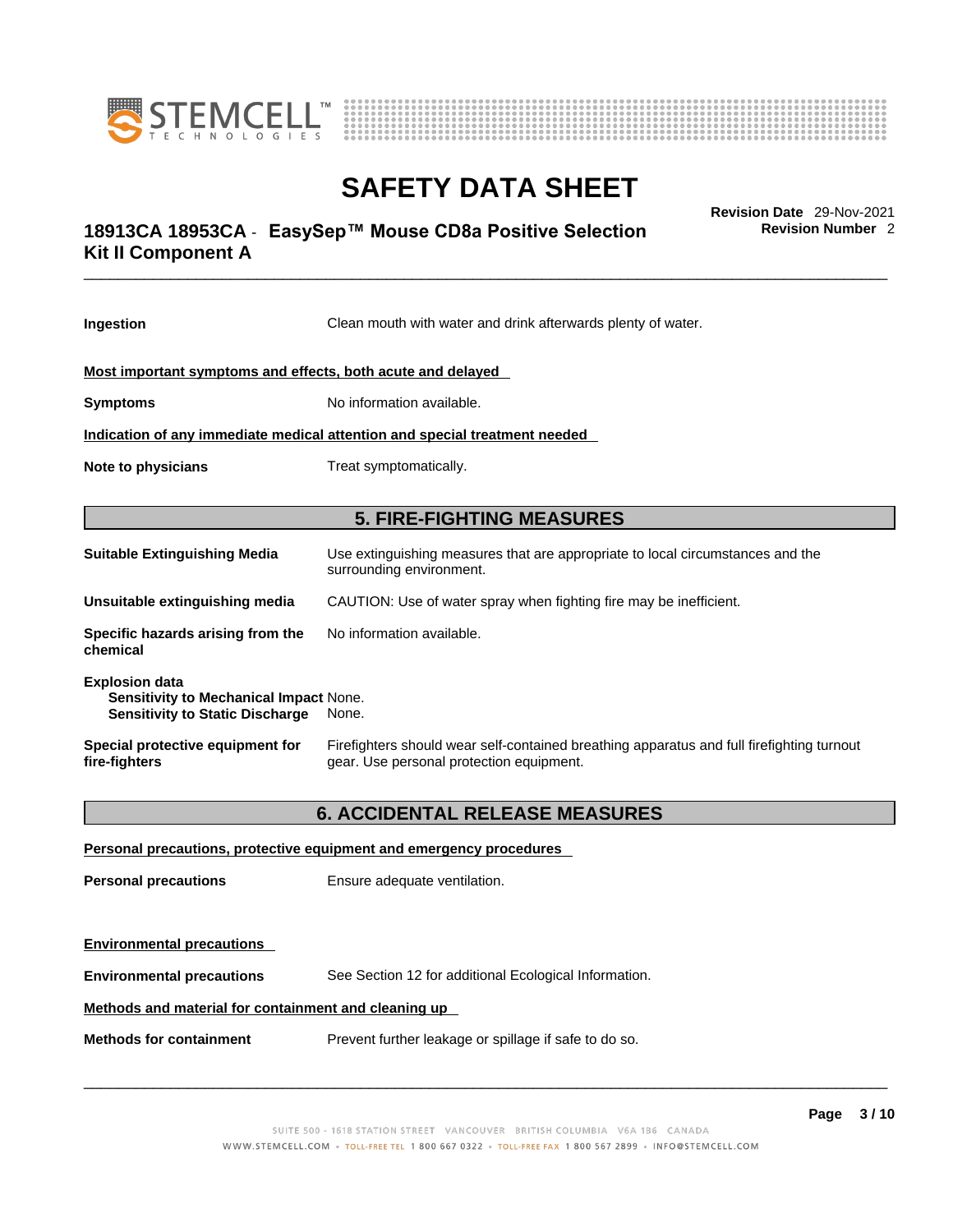



# \_\_\_\_\_\_\_\_\_\_\_\_\_\_\_\_\_\_\_\_\_\_\_\_\_\_\_\_\_\_\_\_\_\_\_\_\_\_\_\_\_\_\_\_\_\_\_\_\_\_\_\_\_\_\_\_\_\_\_\_\_\_\_\_\_\_\_\_\_\_\_\_\_\_\_\_\_\_\_\_\_\_\_\_\_\_\_\_\_\_\_\_\_ **Revision Date** 29-Nov-2021 **18913CA 18953CA** - **EasySep™ Mouse CD8a Positive Selection Kit II Component A**

**Revision Number** 2

| Methods for cleaning up         | Pick up and transfer to properly labeled containers.                                 |
|---------------------------------|--------------------------------------------------------------------------------------|
| Prevention of secondary hazards | Clean contaminated objects and areas thoroughly observing environmental regulations. |

# **7. HANDLING AND STORAGE**

| Advice on safe handling   | Handle in accordance with good industrial hygiene and safety practice.              |  |
|---------------------------|-------------------------------------------------------------------------------------|--|
|                           | Conditions for safe storage, including any incompatibilities                        |  |
| <b>Storage Conditions</b> | Store in accordance with information listed on the Product Information Sheet (PIS). |  |

# **8. EXPOSURE CONTROLS/PERSONAL PROTECTION**

| <b>Control parameters</b> |
|---------------------------|
|---------------------------|

**Precautions for safe handling**

**Exposure Limits** This product, as supplied, does not contain any hazardous materials with occupational exposure limits established by the region specific regulatory bodies.

### **Appropriate engineering controls**

| <b>Engineering controls</b> | Showers              |
|-----------------------------|----------------------|
|                             | Eyewash stations     |
|                             | Ventilation systems. |
|                             |                      |

**Individual protection measures, such as personal protective equipment Eye/face protection** No special protective equipment required. **Skin and body protection** No special protective equipment required. **Respiratory protection** No protective equipment is needed under normal use conditions. If exposure limits are exceeded or irritation is experienced, ventilation and evacuation may be required. **General hygiene considerations** Handle in accordance with good industrial hygiene and safety practice.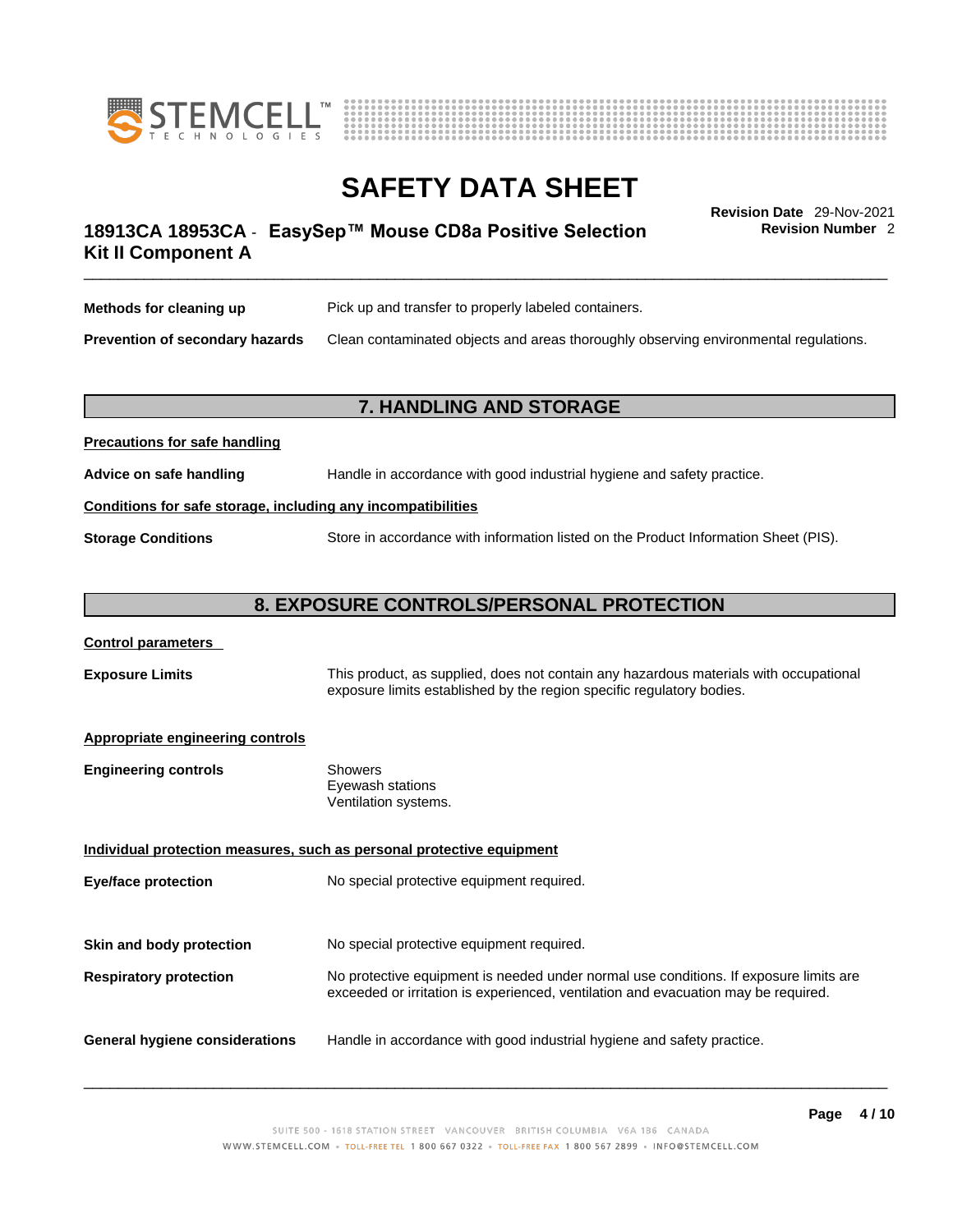



# \_\_\_\_\_\_\_\_\_\_\_\_\_\_\_\_\_\_\_\_\_\_\_\_\_\_\_\_\_\_\_\_\_\_\_\_\_\_\_\_\_\_\_\_\_\_\_\_\_\_\_\_\_\_\_\_\_\_\_\_\_\_\_\_\_\_\_\_\_\_\_\_\_\_\_\_\_\_\_\_\_\_\_\_\_\_\_\_\_\_\_\_\_ **Revision Date** 29-Nov-2021 **18913CA 18953CA** - **EasySep™ Mouse CD8a Positive Selection Kit II Component A**

**Revision Number** 2

### **9. PHYSICAL AND CHEMICAL PROPERTIES Information on basic physical and chemical properties Physical state** Liquid **Appearance** Clear<br> **Color** No int **Color Color Color Color Color Color Color No** data available **Odor Odor Constanting Codor Constanting Codor Codor Codor Codor Codor Codor Codor Codor Codor Codor Codor Codor Codor Codor Codor Codor Codor Codor Codor Codor Codor Codor Codor No data available Explosive properties** No data available **Oxidizing properties** No information available **Other Information Softening point** No information available **Molecular weight** No information available **Molecular formula** No information available<br>**VOC Content (%)** No information available **VOC Content (%) Liquid Density** No information available **Bulk density No information available 10. STABILITY AND REACTIVITY Reactivity No information available. Chemical stability** Stable under recommended transport or storage conditions. **Property CONSIDERENT VALUES PROPERTY Remarks •** Method **pH** No data available None known **Melting point / freezing point Boiling point / boiling range Modata available None known None known Flash point Communist Communist Communist Communist Communist Communist Communist Communist Communist Communist Communist Communist Communist Communist Communist Communist Communist Communist Communist Communist Communi Evaporation rate Reserve ACC** No data available **None known** None known **Flammability (solid, gas)** No data available None known **Flammability Limit in Air** None known **Upper flammability limit:** No data available **Lower flammability limit:** No data available **Vapor pressure No data available None known Vapor density No data available None known Relative density No data available None known** None known **Water solubility No data available** Mome known<br> **Solubility in other solvents** No data available **None known**<br>
None known **Solubility in other solvents** No data available **None known**<br> **Partition coefficient** No data available None known **Partition coefficient**<br>**Autoignition temperature** No data available **Autoignition temperature** No data available None known<br> **Decomposition temperature** No data available None known **Decomposition temperature** No data available None known<br> **Kinematic viscosity** No data available None known **Kinematic viscosity No data available None known**<br> **None known**<br>
No data available **None known**<br>
None known **Dynamic viscosity** None known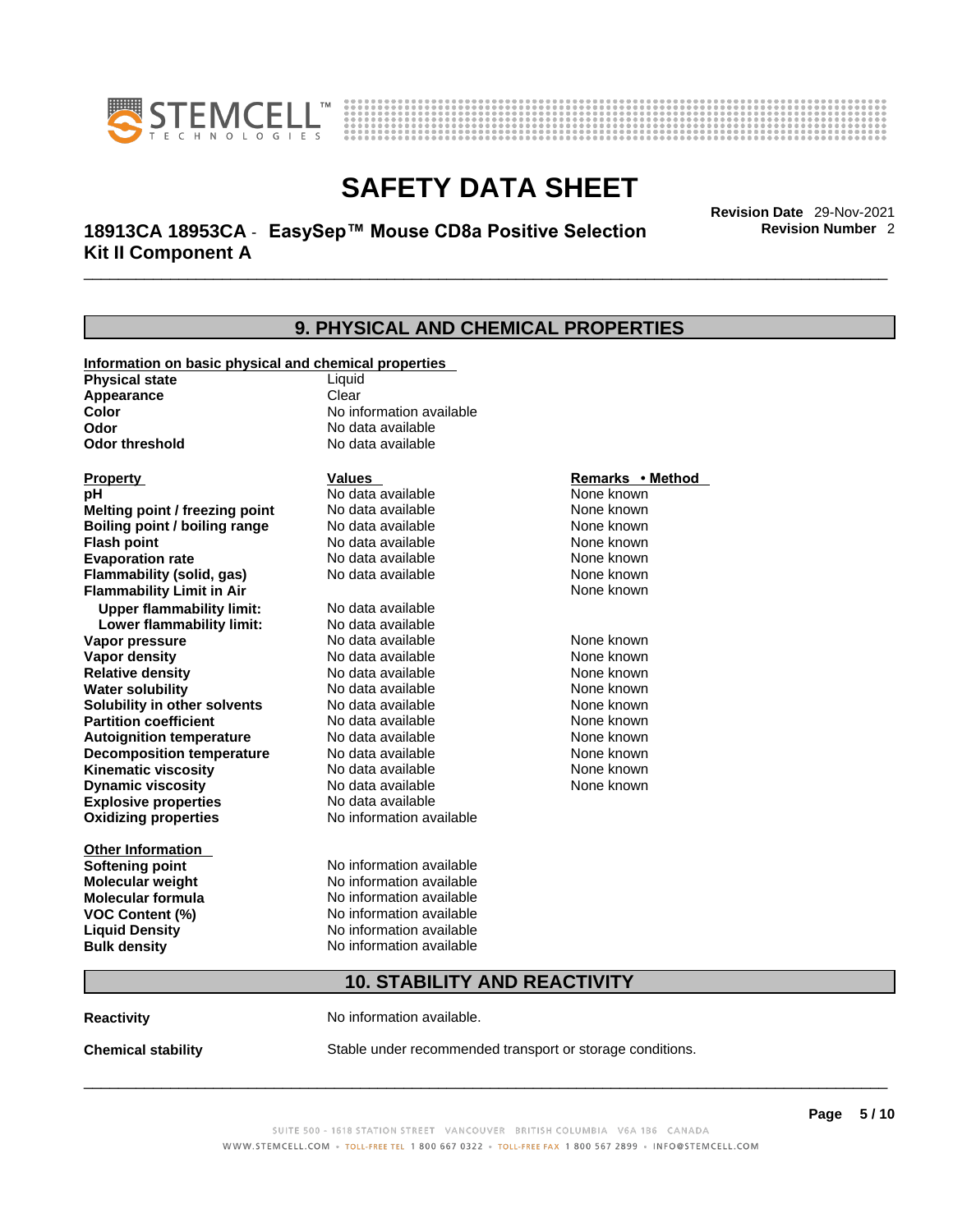



# \_\_\_\_\_\_\_\_\_\_\_\_\_\_\_\_\_\_\_\_\_\_\_\_\_\_\_\_\_\_\_\_\_\_\_\_\_\_\_\_\_\_\_\_\_\_\_\_\_\_\_\_\_\_\_\_\_\_\_\_\_\_\_\_\_\_\_\_\_\_\_\_\_\_\_\_\_\_\_\_\_\_\_\_\_\_\_\_\_\_\_\_\_ **Revision Date** 29-Nov-2021 **18913CA 18953CA** - **EasySep™ Mouse CD8a Positive Selection Kit II Component A**

**Revision Number** 2

| Possibility of hazardous reactions | None under normal processing.             |
|------------------------------------|-------------------------------------------|
| <b>Conditions to avoid</b>         | None known based on information supplied. |
| Incompatible materials             | None known based on information supplied. |

**Hazardous decomposition products** None known based on information supplied.

# **11. TOXICOLOGICAL INFORMATION**

### **Information on likely routes of exposure**

#### **Product Information**

| <b>Inhalation</b>   | Specific test data for the substance or mixture is not available.            |
|---------------------|------------------------------------------------------------------------------|
| Eye contact         | Specific test data for the substance or mixture is not available.            |
| <b>Skin contact</b> | Specific test data for the substance or mixture is not available.            |
| <b>Ingestion</b>    | Specific test data for the substance or mixture is not available.            |
|                     | Symptoms related to the physical, chemical and toxicological characteristics |

**Symptoms** No information available.

**Numerical measures of toxicity**

**Acute toxicity**

**Unknown acute toxicity** 0 % of the mixture consists of ingredient(s) of unknown toxicity

0 % of the mixture consists of ingredient(s) of unknown acute oral toxicity

0 % of the mixture consists of ingredient(s) of unknown acute dermal toxicity

0 % of the mixture consists of ingredient(s) of unknown acute inhalation toxicity (gas)

0 % of the mixture consists of ingredient(s) of unknown acute inhalation toxicity (vapor)

0 % of the mixture consists of ingredient(s) of unknown acute inhalation toxicity (dust/mist) Product Information

#### **Delayed and immediate effects as well as chronic effects from short and long-term exposure**

| <b>Skin</b><br><b>Virritation</b><br>Nο<br>. corros | inform<br>mation available. |
|-----------------------------------------------------|-----------------------------|
| Proo<br>nauon                                       |                             |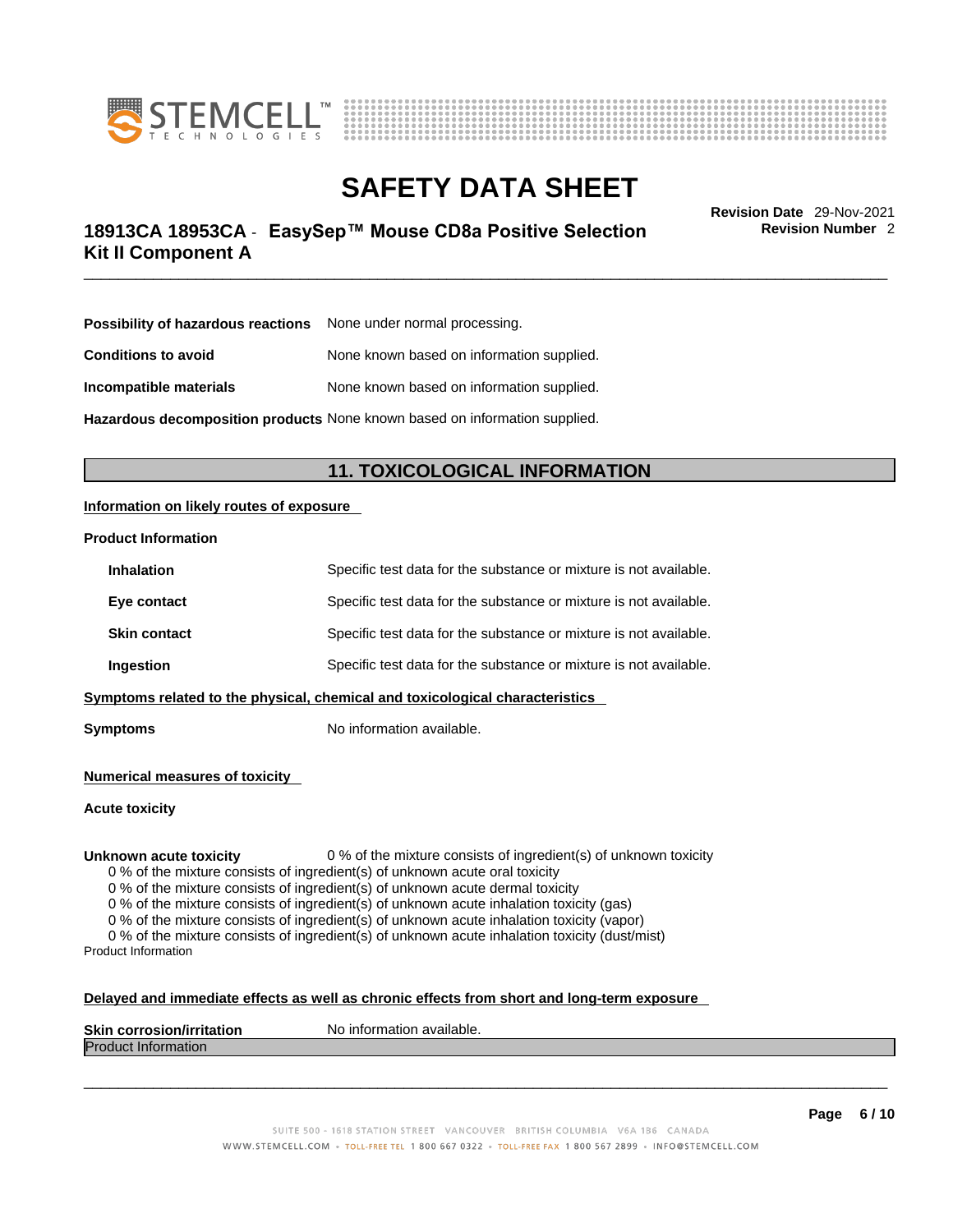



# \_\_\_\_\_\_\_\_\_\_\_\_\_\_\_\_\_\_\_\_\_\_\_\_\_\_\_\_\_\_\_\_\_\_\_\_\_\_\_\_\_\_\_\_\_\_\_\_\_\_\_\_\_\_\_\_\_\_\_\_\_\_\_\_\_\_\_\_\_\_\_\_\_\_\_\_\_\_\_\_\_\_\_\_\_\_\_\_\_\_\_\_\_ **Revision Date** 29-Nov-2021 **18913CA 18953CA** - **EasySep™ Mouse CD8a Positive Selection Kit II Component A**

**Revision Number** 2

| Serious eye damage/eye irritation | No information available.  |
|-----------------------------------|----------------------------|
| <b>Product Information</b>        |                            |
| Respiratory or skin sensitization | No information available.  |
| <b>Product Information</b>        |                            |
| Germ cell mutagenicity            | No information available.  |
| <b>Product Information</b>        |                            |
| Carcinogenicity                   | No information available.  |
| <b>Reproductive toxicity</b>      | No information available.  |
|                                   | <b>Product Information</b> |
| <b>STOT - single exposure</b>     | No information available.  |
|                                   | <b>Product Information</b> |
| <b>STOT - repeated exposure</b>   | No information available.  |
|                                   | <b>Product Information</b> |
| <b>Aspiration hazard</b>          | No information available.  |

# **12. ECOLOGICAL INFORMATION**

| <b>Ecotoxicity</b>                   |                                    |
|--------------------------------------|------------------------------------|
| <b>Product Information</b>           |                                    |
| <b>Persistence and degradability</b> | No information available.          |
| <b>Bioaccumulation</b>               | There is no data for this product. |
| Other adverse effects                | No information available.          |

# **13. DISPOSAL CONSIDERATIONS**

| Waste treatment methods                |                                                                                                                    |
|----------------------------------------|--------------------------------------------------------------------------------------------------------------------|
| Waste from residues/unused<br>products | Dispose of in accordance with local regulations. Dispose of waste in accordance with<br>environmental legislation. |
| Contaminated packaging                 | Do not reuse empty containers.                                                                                     |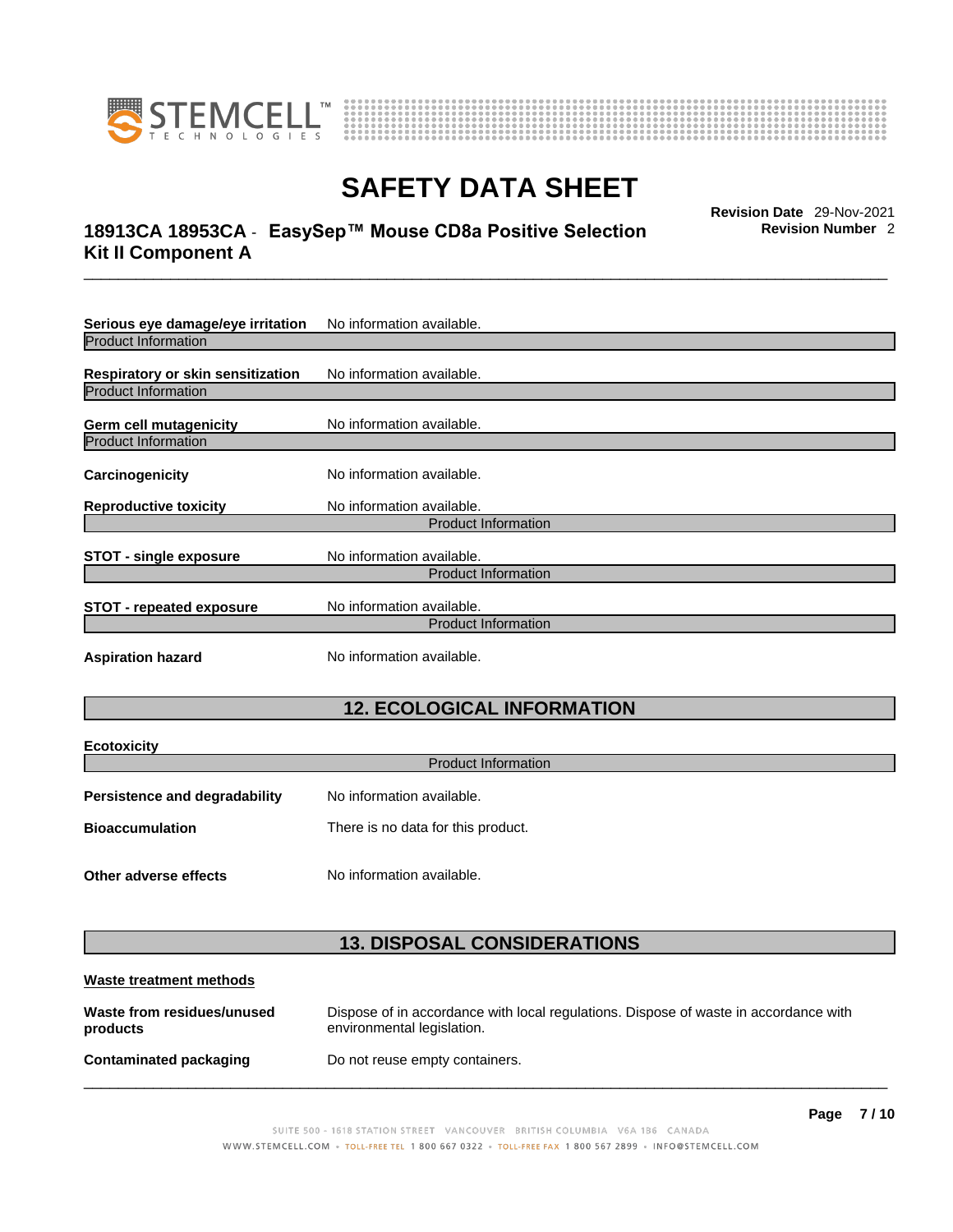



\_\_\_\_\_\_\_\_\_\_\_\_\_\_\_\_\_\_\_\_\_\_\_\_\_\_\_\_\_\_\_\_\_\_\_\_\_\_\_\_\_\_\_\_\_\_\_\_\_\_\_\_\_\_\_\_\_\_\_\_\_\_\_\_\_\_\_\_\_\_\_\_\_\_\_\_\_\_\_\_\_\_\_\_\_\_\_\_\_\_\_\_\_ **Revision Date** 29-Nov-2021 **18913CA 18953CA** - **EasySep™ Mouse CD8a Positive Selection Kit II Component A** 

# **14. TRANSPORT INFORMATION**

| <b>DOT</b>  | Not regulated |
|-------------|---------------|
| <u>TDG</u>  | Not regulated |
| MEX         | Not regulated |
| ICAO (air)  | Not regulated |
| IATA        | Not regulated |
| <b>IMDG</b> | Not regulated |
| RID         | Not regulated |
| <b>ADR</b>  | Not regulated |
| <b>ADN</b>  | Not regulated |

# **15. REGULATORY INFORMATION**

| <b>International Inventories</b> |                 |
|----------------------------------|-----------------|
| TSCA                             | Complies        |
| <b>DSL/NDSL</b>                  | Complies        |
| <b>EINECS/ELINCS</b>             | Complies        |
| ENCS                             | Does not comply |
| <b>IECSC</b>                     | Complies        |
| KECL                             | Complies        |
| PICCS                            | Complies        |
| AICS                             | Complies        |
|                                  |                 |

 **Legend:** 

 **TSCA** - United States Toxic Substances Control Act Section 8(b) Inventory

 **DSL/NDSL** - Canadian Domestic Substances List/Non-Domestic Substances List

 **EINECS/ELINCS** - European Inventory of Existing Chemical Substances/European List of Notified Chemical Substances

- **ENCS**  Japan Existing and New Chemical Substances
- **IECSC**  China Inventory of Existing Chemical Substances
- **KECL**  Korean Existing and Evaluated Chemical Substances
- **PICCS**  Philippines Inventory of Chemicals and Chemical Substances
- **AICS**  Australian Inventory of Chemical Substances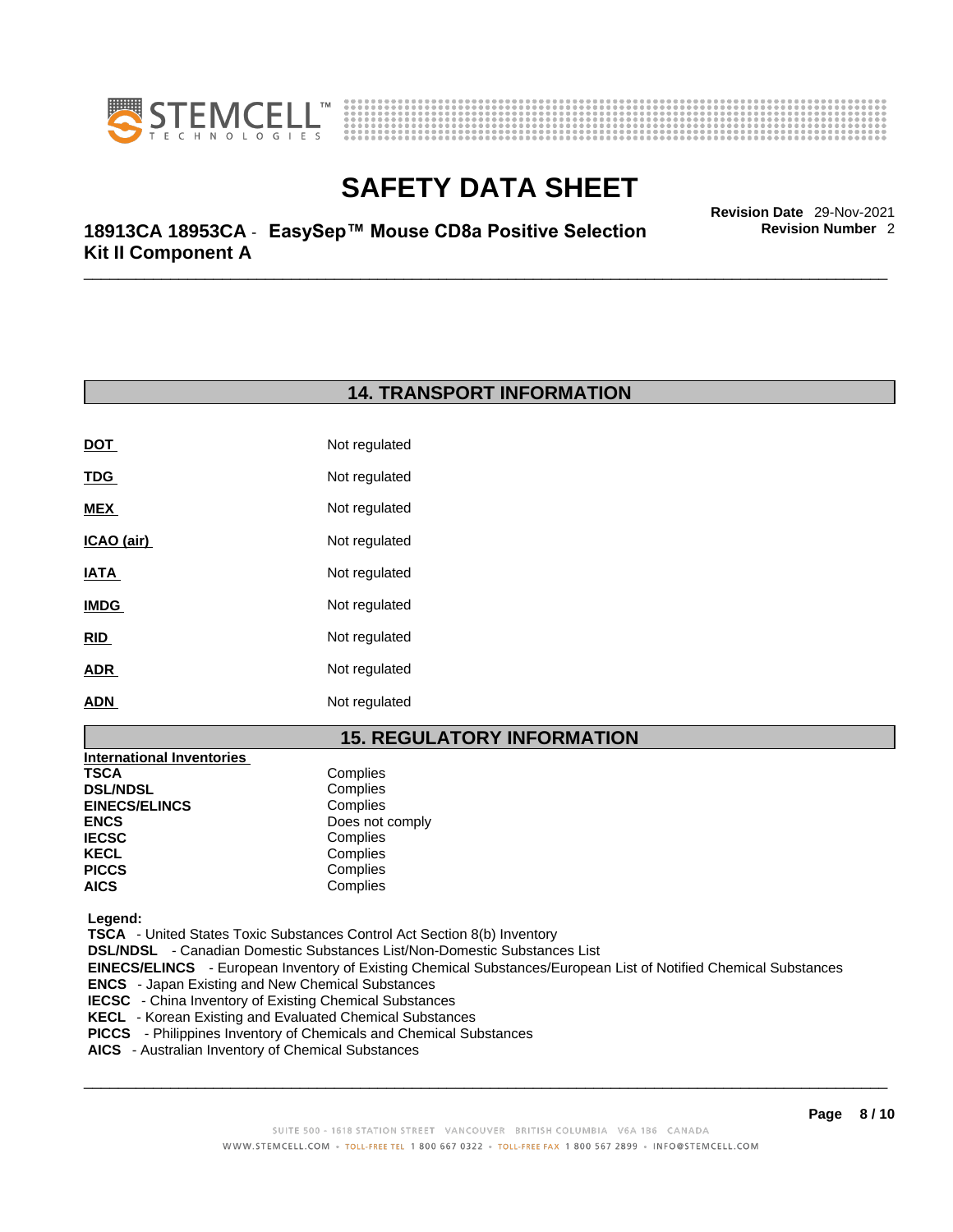



# \_\_\_\_\_\_\_\_\_\_\_\_\_\_\_\_\_\_\_\_\_\_\_\_\_\_\_\_\_\_\_\_\_\_\_\_\_\_\_\_\_\_\_\_\_\_\_\_\_\_\_\_\_\_\_\_\_\_\_\_\_\_\_\_\_\_\_\_\_\_\_\_\_\_\_\_\_\_\_\_\_\_\_\_\_\_\_\_\_\_\_\_\_ **Revision Date** 29-Nov-2021 **18913CA 18953CA** - **EasySep™ Mouse CD8a Positive Selection Kit II Component A**

**Revision Number** 2

#### **US Federal Regulations**

#### **SARA 313**

Section 313 of Title III of the Superfund Amendments and Reauthorization Act of 1986 (SARA). This product does not contain any chemicals which are subject to the reporting requirements of the Act and Title 40 of the Code of Federal Regulations, Part 372.

### **CWA** (Clean Water Act)

This product does not contain any substances regulated as pollutants pursuant to the Clean Water Act (40 CFR 122.21 and 40 CFR 122.42).

#### **CERCLA**

This material, as supplied, does not contain any substances regulated as hazardous substances under the Comprehensive Environmental Response Compensation and Liability Act (CERCLA) (40 CFR 302) or the Superfund Amendments and Reauthorization Act (SARA) (40 CFR 355). There may be specific reporting requirements at the local, regional, or state level pertaining to releases of this material.

#### **US State Regulations**

#### **California Proposition 65**

This product does not contain any Proposition 65 chemicals.

### **U.S. State Right-to-Know Regulations**

#### **US State Regulations**

| Chemical name            | New Jersey | <b>Massachusetts</b> | Pennsylvania |
|--------------------------|------------|----------------------|--------------|
| Water                    |            |                      |              |
| 7732-18-5                |            |                      |              |
| Sodium Phosphate Dibasic |            |                      |              |
| 7558-79-4                |            |                      |              |

#### **U.S. EPA Label Information**

#### **EPA Pesticide Registration Number** Not applicable